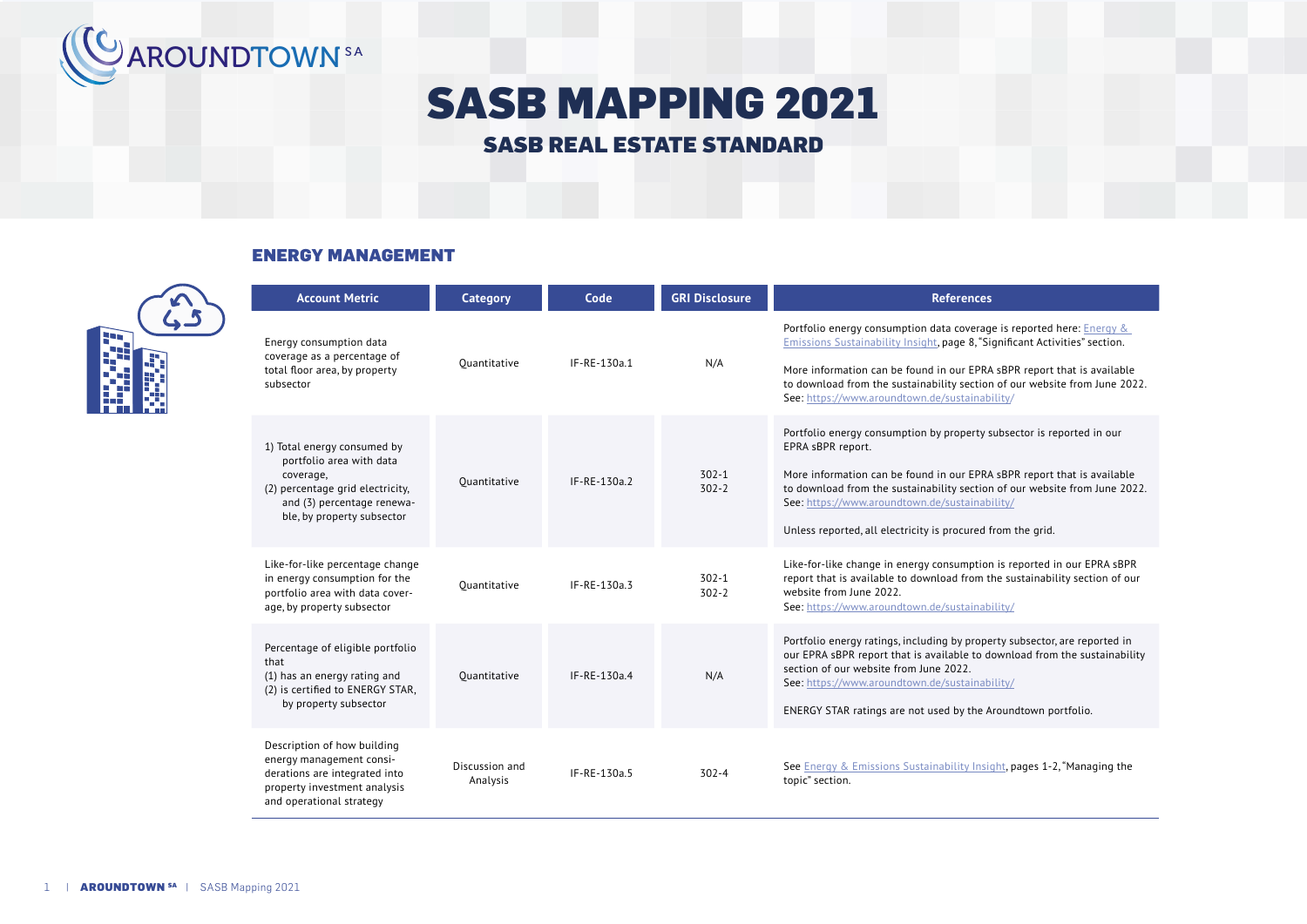| <b>WATER MANAGEMENT</b>                                                                                                                                                                         |                            |              |                            |                                                                                                                                                                                                                                                                                                                                                                                                                                                       |  |  |
|-------------------------------------------------------------------------------------------------------------------------------------------------------------------------------------------------|----------------------------|--------------|----------------------------|-------------------------------------------------------------------------------------------------------------------------------------------------------------------------------------------------------------------------------------------------------------------------------------------------------------------------------------------------------------------------------------------------------------------------------------------------------|--|--|
| <b>Account Metric</b>                                                                                                                                                                           | <b>Category</b>            | Code         | <b>GRI Disclosure</b>      | <b>References</b>                                                                                                                                                                                                                                                                                                                                                                                                                                     |  |  |
| Water withdrawal data<br>coverage as a percentage of<br>(1) total floor area and<br>(2) floor area in regions with<br>high or extremely high<br>baseline water stress, by<br>property subsector | Ouantitative               | IF-RE-140a.1 | N/A                        | Water withdrawal data coverage, including by<br>property subsector (in m <sup>2</sup> ), is reported in our EPRA<br>sBPR report that is available to download from the<br>sustainability section of our website from June 2022.<br>See: https://www.aroundtown.de/sustainability/<br>Aroundtown assets are primarily located in Germany<br>and the Netherlands and therefore are not located in<br>regions with high or extremely high baseline water |  |  |
|                                                                                                                                                                                                 |                            |              |                            | stress.                                                                                                                                                                                                                                                                                                                                                                                                                                               |  |  |
| (1) Total water withdrawn by<br>portfolio area with data<br>coverage and<br>(2) percentage in regions with<br>high or extremely high<br>baseline water stress, by<br>property subsector         | Ouantitative               | IF-RE-140a.2 | 303-5 Water<br>Consumption | Portfolio water withdrawn by property subsector is<br>reported in our EPRA sBPR report that is available<br>to download from the sustainability section of our<br>website from June 2022.<br>See: https://www.aroundtown.de/sustainability/<br>Aroundtown assets are primarily located in Germany<br>and the Netherlands and therefore are not located in<br>regions with high or extremely high baseline water<br>stress.                            |  |  |
| Like-for-like percentage change<br>in water withdrawn for portfo-<br>lio area with data coverage, by<br>property subsector                                                                      | Ouantitative               | IF-RE-140a.3 | 303-5 Water<br>Consumption | Like-for-like change in water withdrawn is reported<br>for the total portfolio and by property subsector in<br>our EPRA sBPR report that is available to download<br>from the sustainability section of our website from<br>June 2022. See https://www.aroundtown.de/sustai-<br>nability/                                                                                                                                                             |  |  |
| Description of water manage-<br>ment risks and discussion of<br>strategies and practices to<br>mitigate those risks                                                                             | Discussion and<br>Analysis | IF-RE-140a.4 | $303 - 1$                  | See Water & Waste Sustainability Insight, page 1,<br>"Managing the topic" section.                                                                                                                                                                                                                                                                                                                                                                    |  |  |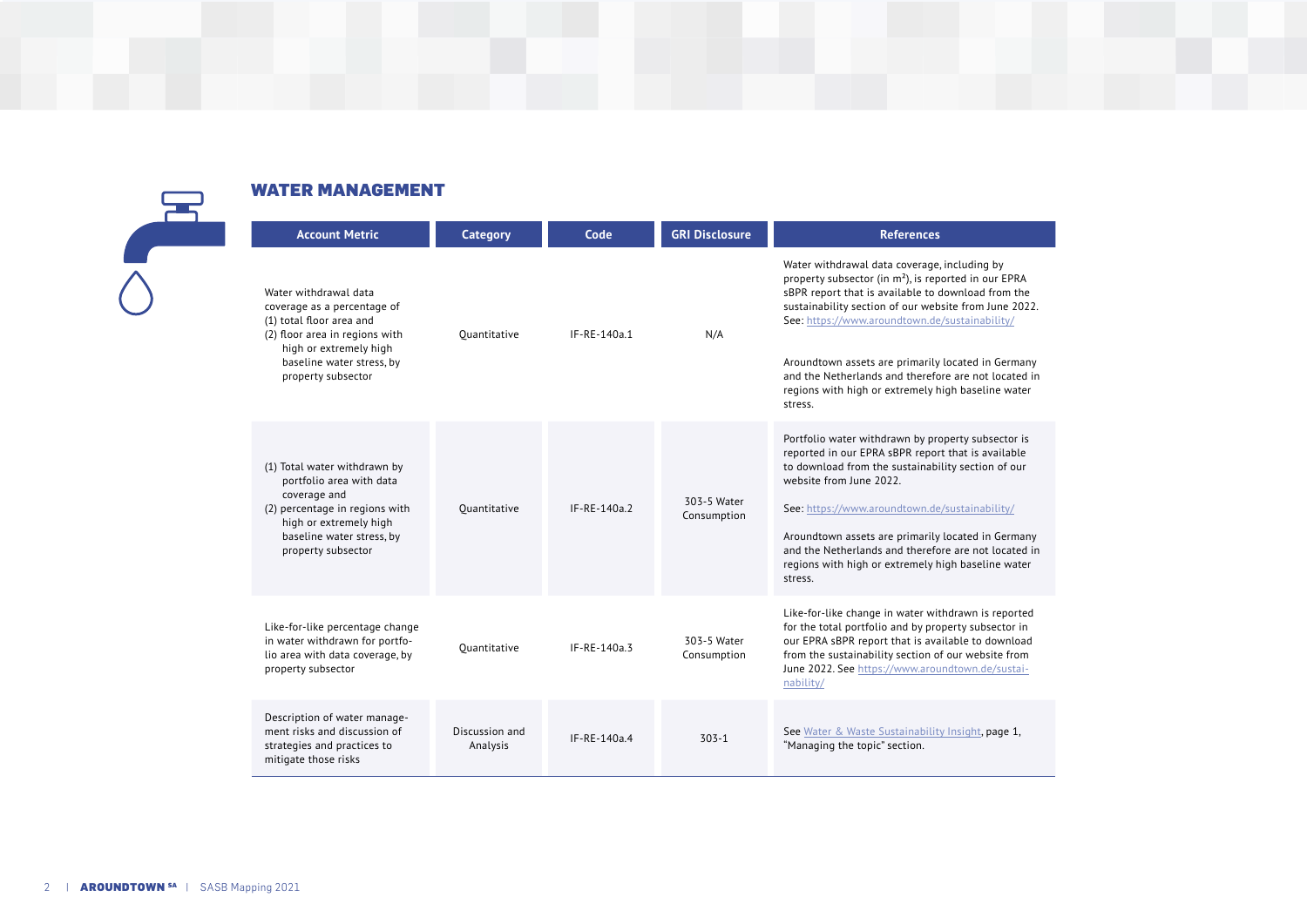

### MANAGEMENT OF TENANT SUSTAINABILITY IMPACTS

| <b>Account Metric</b>                                                                                                                                                                                 | Category                   | Code           | <b>GRI Disclosure</b> | <b>References</b>                                                                        |
|-------------------------------------------------------------------------------------------------------------------------------------------------------------------------------------------------------|----------------------------|----------------|-----------------------|------------------------------------------------------------------------------------------|
| (1) Percentage of new leases<br>that contain a cost reco-<br>very clause for resource<br>efficiency related capital<br>improvements and<br>(2) associated leased floor area,<br>by property subsector | Ouantitative               | IF-RE-140a.1   | N/A                   | Aroundtown does not report this metric                                                   |
| Percentage of tenants that are<br>separately metered or subme-<br>tered for<br>(1) grid electricity consumption<br>and<br>(2) water withdrawals, by pro-<br>perty subsector                           | Ouantitative               | $IF-RE-140a.2$ | N/A                   | Aroundtown does not report this metric                                                   |
| Discussion of approach to<br>measuring, incentivizing, and<br>improving sustainability im-<br>pacts of tenants                                                                                        | Discussion and<br>Analysis | IF-RE-140a.3   | N/A                   | See Energy & Emissions Sustainability Insight, pages<br>5-6, "Engaging tenants" section. |

# CLIMATE CHANGE ADAPTION

| <b>Account Metric</b>                                                                                                                            | Category                   | Code           | <b>GRI Disclosure</b> | <b>References</b>                                                                                |
|--------------------------------------------------------------------------------------------------------------------------------------------------|----------------------------|----------------|-----------------------|--------------------------------------------------------------------------------------------------|
| Area of properties located in<br>100-year flood zones, by pro-<br>perty subsector                                                                | Ouantitative               | $IF-RE-450a.1$ | N/A                   | Aroundtown does not report this metric                                                           |
| Description of climate change<br>risk exposure analysis, degree<br>of systematic portfolio exposu-<br>re, and strategies for mitigating<br>risks | Discussion and<br>Analysis | $IF-RF-450a$   | N/A                   | See Energy & Emissions Sustainability Insight, page<br>5, "Understanding climate risks" section. |